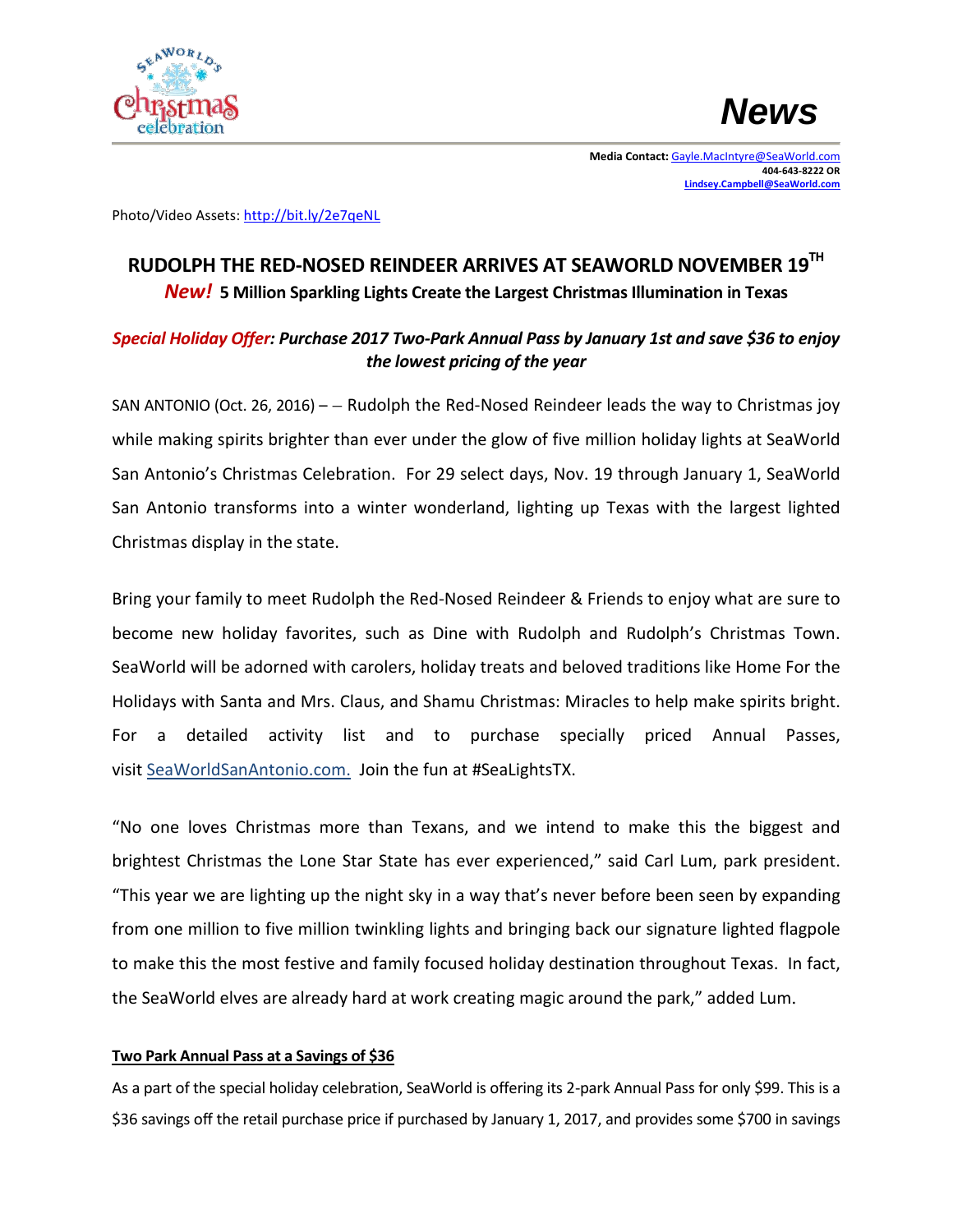and special benefits. The 2-Park Annual Pass membership offers unlimited admission to SeaWorld and Aquatica in addition to free parking, friend-free tickets, in-park discounts, pass member only specials and access to all of the park's upcoming events including Christmas Celebration, Wild Days, Seven Seas Food and Wine Festival, Halloween Spooktacular and Howl-O-Scream.

SeaWorld San Antonio will be open weekends through Dec. 17, as well as Thanksgiving week, Nov. 19 through Nov. 27, and Christmas break, Dec. 17 through January 1 including Christmas day.

## **SeaWorld's Christmas Celebration features 250-acres of family holiday fun**

#### **Five Million Lights**

**Activities:** 

**RA** 

e e

Globe

photos with Santa

Ride the SeaWorld Express

- W Spectacular Christmas light vignettes including:
	- Tower of Light
	- ₩ Coca-Cola Lane
	- ₩. Christmas Cove
	- W. Snowman Village
	- ₩. Land of the Sweets with Candy Cane Trees

Photos with Rudolph at Rudolph's Christmas Town

Home for the Holidays with Santa & Mrs. Claus –

Family Christmas card photos inside a life-sized Snow

Visit the Christmas Market for holiday gifts and treats

- ❤ Celestial Crossing
- Holidays at Pacific Point
- Caribbean Christmas

#### **Shows:**

- Holiday Entertainment Including:
	- Shamu Christmas: Miracles
	- 22 Dolphin Christmas
	- Clyde & Seamore's Countdown to Christmas
	- 22 The Christmas Nativity Story celebrating *Joy to the World*
	- $\mathbf{r}$ The Merry Mariachis -- a hint of Santa and a splash of Christmas with a whole lot of Mariachi spice to your seasonal favorites
	- Reflections: The end of night show led by SeaWorld's own Elfred and featuring all of the SeaWorld serenaders for a festive holiday sing along.

## **Dining:**

- Dine with Rudolph and Rudolph's Christmas Town\*
- Dine at Home for the Holidays With Santa & Mrs. Claus\*
- Holiday treats and menus throughout the park
- Enjoy hot cocoa, Christmas cookies and seasonal snacks

*\*Reservations recommended, additional charge applies*

#### **About SeaWorld Parks & Entertainment**

SeaWorld Parks & Entertainment™ is a leading theme park and entertainment company providing experiences that matter and inspiring guests to protect animals and the wild wonders of our world. The company is one of the world's foremost zoological organizations and a global leader in animal welfare, training, husbandry and veterinary care. The company collectively cares for what it believes is one of the largest zoological collections in the world and has helped lead advances in the care of animals. The company also rescues and rehabilitates marine and terrestrial animals that are ill, injured, orphaned or abandoned, with the goal of returning them to the wild. The SeaWorld® rescue team has helped more than 28,000 animals in need over the last 50 years.